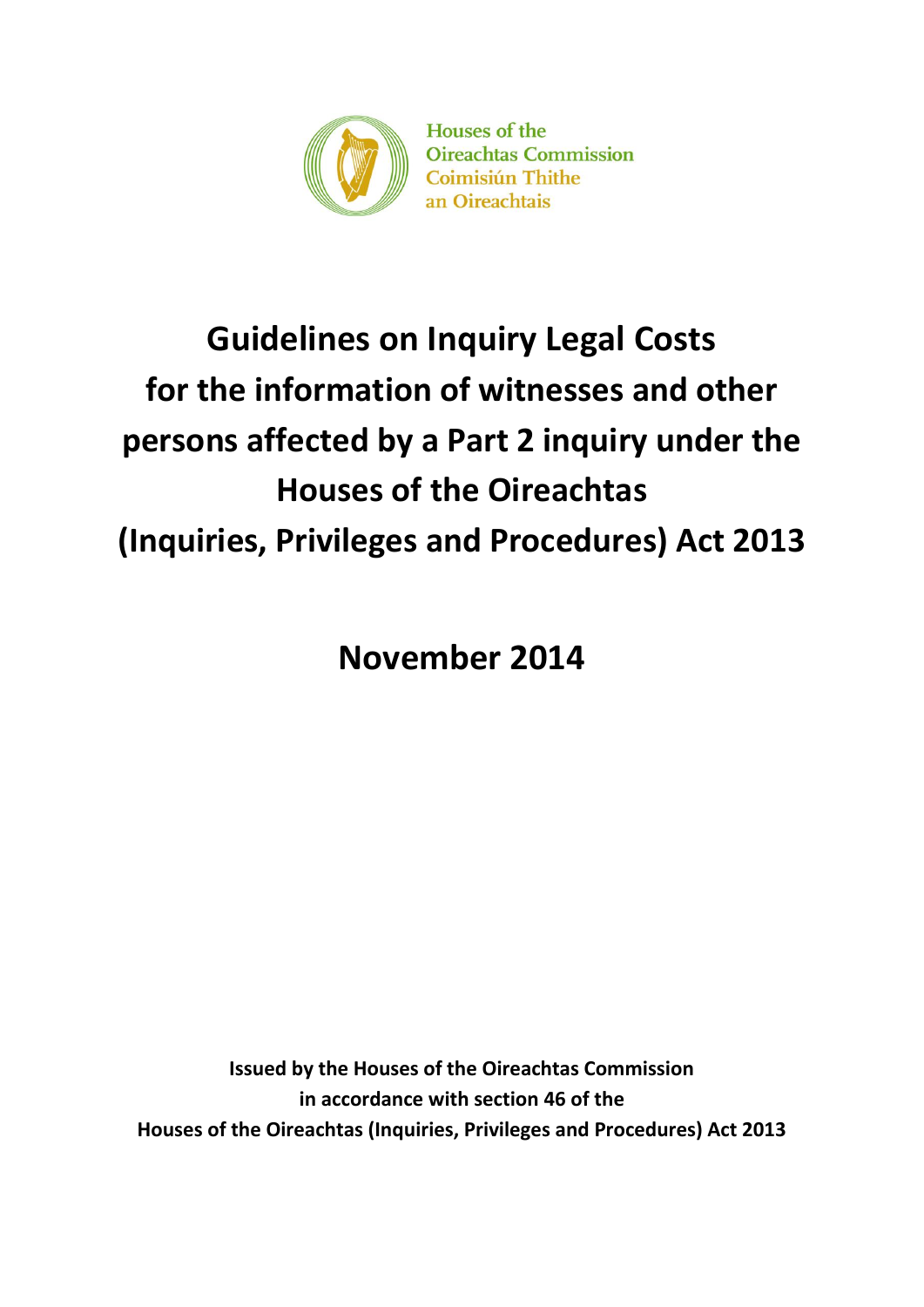# **GUIDELINES ON LEGAL COSTS<sup>1</sup>**

## **Contents**

| Who may apply to the Commission for their legal costs and when may they apply? |  |
|--------------------------------------------------------------------------------|--|
|                                                                                |  |
|                                                                                |  |
|                                                                                |  |
|                                                                                |  |
|                                                                                |  |
|                                                                                |  |
|                                                                                |  |
|                                                                                |  |
|                                                                                |  |
|                                                                                |  |
|                                                                                |  |
|                                                                                |  |

#### <span id="page-1-0"></span>**Introduction**

- 1. The Oireachtas Commission ("the Commission") is the body charged with the running of the Houses of the Oireachtas. It is in charge of the Houses of the Oireachtas Service, and is effectively the governing board which oversees the administration of services to the Houses of the Oireachtas. Its functions include managing the payment out of certain monies incurred in the administration of the *Houses of the Oireachtas (Inquiries, Privileges and Procedures) Act 2013* ("the Inquiries Act"). The Commission is mindful of its duty as a public service body to use public monies in the most cost effective manner possible.
- 2. Legal costs will only be awarded if they meet the strict criteria laid out below.
- 3. Persons claiming legal costs under these Guidelines should note that, except in exceptional circumstances, 2 details of costs paid out will be published on *www.oireachtas.ie*. Details of costs paid may also be releasable under the Freedom of Information Acts.
- 4. Persons seeking to make a claim should use the forms set out in the Appendices to these Guidelines.<sup>3</sup> Failure to make the application in accordance with these Guidelines and the specified forms may result in the application being refused.

 $1$  These Guidelines have been approved by the Oireachtas Commission following consultation with a Taxing Master and the Bar Council of Ireland.

 $2$  If you believe there are exceptional circumstances why details of legal costs paid to you should not be published, please set same out in any application for legal costs.

<sup>&</sup>lt;sup>3</sup> See s.42 which provides that ""specified", in relation to a form or document, means specified under section 63". Section 63 gives a power to the Oireachtas Commission to specify forms of documents. Section 47(1) refers, *inter alia*, to the fact that a witness whose good name is or may be impugned may apply "*in the specified form*" to the Oireachtas Commission. See also, s.48(4) and s.51(1).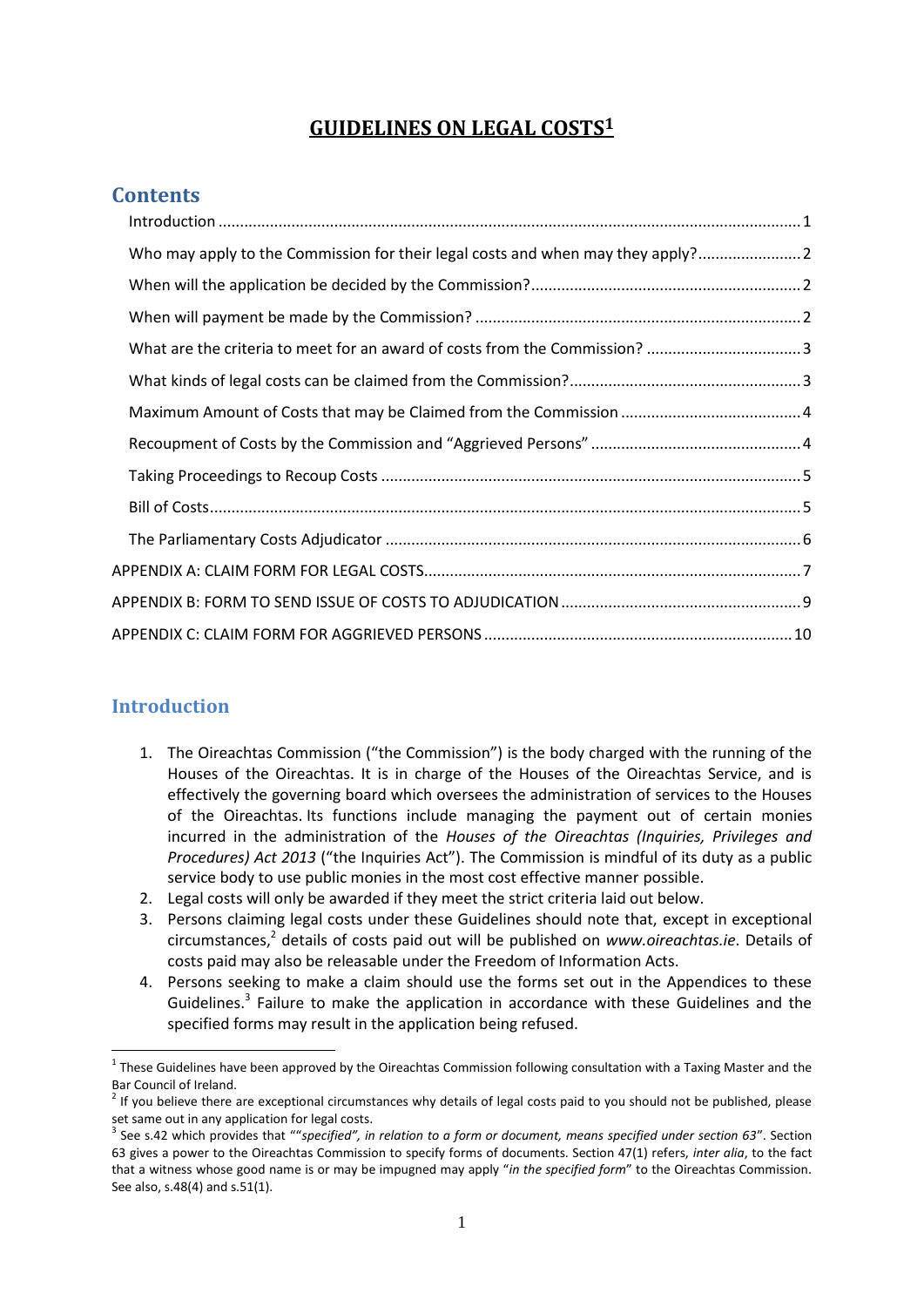# <span id="page-2-0"></span>**Who may apply to the Commission for their legal costs and when may they apply?**

- 5. An application for legal costs<sup>4</sup> from the Commission may be made by a witness<sup>5</sup> whose good name is or may be directly impugned.<sup>6</sup> If you are unsure whether your good name is or may be directly impugned in an inquiry, you may apply to the Committee of Inquiry for a determination of this question.<sup>7</sup> Applications for costs will not be considered from any person whose good name is not and may not be impugned.
- 6. An application for legal costs may be made at any time during the course of an inquiry. However in the majority of cases an applicant will be in the best position to fully substantiate and support their final bill of costs after the termination of the inquiry. In order to apply, please use the Form in **Appendix A**.

## <span id="page-2-1"></span>**When will the application be decided by the Commission?**

- 7. The application will, in the absence of exceptional circumstances, be decided upon by the Commission as soon as is practicable after whichever of the following first occurs:
	- a. The final report of the Committee has been finalised; or,
	- b. The termination of the inquiry.<sup>8</sup>
- 8. If there are "exceptional circumstances", an earlier decision $9$  may be made by the Commission on whether the person will, on the face of it, be entitled to their costs. If the Commission is satisfied that there are exceptional circumstances, it may make a decision that, subject to full cooperation with the inquiry, the person will be entitled to a payment of reasonable legal costs. In general, persons seeking an earlier decision should first obtain a determination from the Committee of Inquiry as to whether they are a person whose good name is or may be impugned.<sup>10</sup>

## <span id="page-2-2"></span>**When will payment be made by the Commission?**

- 9. Irrespective of the point at which a person received a successful decision from the Commission, payment of legal costs will only take place:
	- a. following the finalisation of the final report of the inquiry, or the termination of the inquiry, whichever first occurs; **and,**
	- b. once a signed bill of costs has been provided to the Commission.
- 10. Further, payment will only be made once an agreement has been reached between the person and the Commission on the amount of costs.<sup>11</sup> Negotiations may take place between the person and the Commission for up to 40 days (or such longer period as agreed between

 $6$  See s.47(1) of the Inquiries Act

<sup>4</sup> Section 42 provides a definition: *"Part 2 inquiry legal costs", in relation to a Part 2 inquiry, means fees, charges, disbursements and other costs incurred that arise from the inquiry and that are for services of a legal nature provided by a legal practitioner;*

<sup>5</sup> Witness is defined in s.2 as follows: *""witness", in relation to relevant proceedings, includes a prospective witness."*

<sup>&</sup>lt;sup>7</sup> See s.47(4)(a). The Committee must determine an application as soon as is practicable (s.47(4)(b)(i)) and must cease to inquire into the person until it has provided notice in writing of its decision (s.47(4)(b)(ii)).

 $8$  See s.47(2)

 $9$  This may include, where appropriate, a decision prior to the person's attendance as a witness.

 $10$  s.47(4) and in particular, s.47(4)(b)(ii).

 $11$  See further s.49 of the Act and in particular, s.49(1).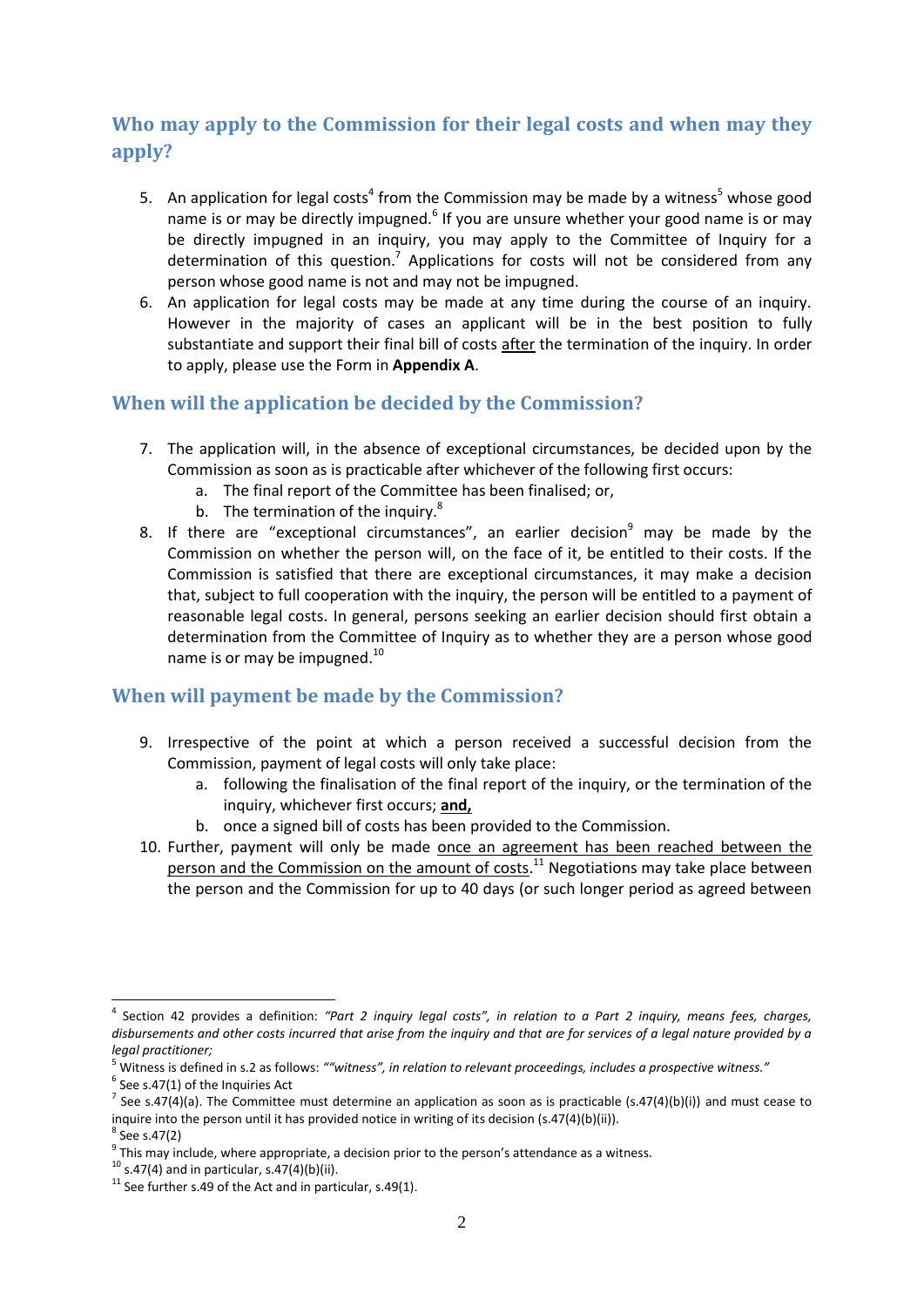the parties).<sup>12</sup> If agreement is not reached within this period, the Commission shall act as if an application had been made to it to send the matter to adjudication.<sup>13</sup>

- 11. Alternatively, a person may apply using the Form in **Appendix B** to send the matter to adjudication not less than 3 months after the furnishing of a signed bill of costs. In such a case, payment will be made following an adjudication by the parliamentary legal costs adjudicator on the amount of costs.<sup>14</sup>
- 12. Following the aforementioned agreement or adjudication, payment will be made as soon as practicable or, in any event, not later than 60 days following the agreement or adiudication.<sup>15</sup>

#### <span id="page-3-0"></span>**What are the criteria to meet for an award of costs from the Commission?**

- 13. A decision to award costs is at all times at the discretion of the Commission, having regard to whether such an award would be fair, reasonable and/or proportionate. Any application made for costs may be refused, in whole or in part, if the circumstances in s.48(1) or (4) apply.<sup>16</sup> In effect this means that, in the view of the Commission, following consideration of the final report, the applicant has engaged in certain conduct which has led to the committee of inquiry<sup>17</sup> or an aggrieved third party witness<sup>18</sup> incurring legal costs that it/they would not otherwise have incurred. The aforementioned conduct includes:<sup>19</sup>
	- a. failing, without reasonable excuse, to comply with any direction under the Act;
	- b. failing, without reasonable excuse, to comply with a requirement that the committee was entitled to issue;
	- c. engaging in conduct that is unreasonably prolix, dilatory or evasive or which otherwise results in the inquiry being needlessly prolonged or in unnecessary inquiry legal costs being incurred;
	- d. acting in a manner that has resulted in a finding of relevant misbehaviour<sup>20</sup> being made in respect of him or her; or,
	- e. otherwise obstructing the inquiry.
- 14. In making a decision on whether to award costs the Commission may take into account whatever matters it deems relevant, including interim reports or any other documentation arising from the inquiry.
- 15. Before making an application for costs, a witness should consider whether it is reasonable and/or appropriate for them to be awarded legal costs, whether it is more appropriate for their employer to discharge their legal costs (where relevant), and whether it is in the public interest for the Commission to consider making an award of costs to them.

#### <span id="page-3-1"></span>**What kinds of legal costs can be claimed from the Commission?**

16. Where the Commission decides to award legal costs, that award will normally only cover the cost of one legal representative briefed in relation to the inquiry. If a witness is assisted by more than one legal practitioner, the Commission will in exceptional circumstances pay for

 $12$  This 40 day period commences running once the final report is finalised or the inquiry has terminated and the signed bill of costs has been provided to the Commission. The Commission may seek the assistance of the State Claims Agency within this period (s.49(2)).

 $^{13}$  In other words, it will deem an application to have been made to it. See s.51(1)

 $14$  See s.49(1)

<sup>&</sup>lt;sup>15</sup> Therefore and as outlined, it is envisaged that this process of the award of costs will take place without the need for recourse to the Courts under s.50 or s.97.

 $16$  See s.47(3).

 $17$  See s.47(3) and s.48(1)

 $18$  See s.47(3) and s.48(4)

 $19$  See s.47(3)

<sup>&</sup>lt;sup>20</sup> See s.14 of the Act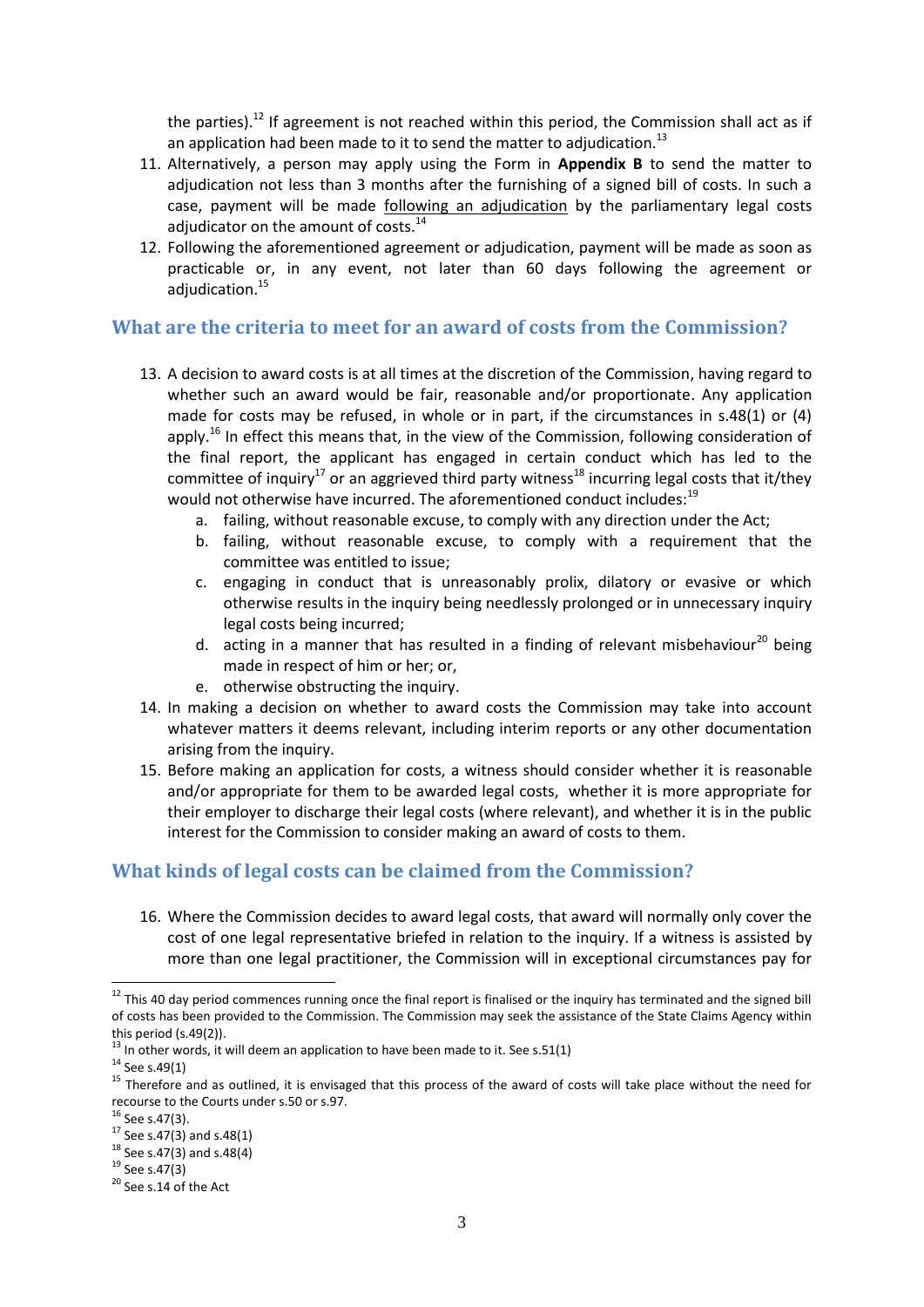up to two legal practitioners. Exceptional circumstances in this case normally will mean where it was necessary in the interest of fair procedures to have such legal assistance **and**  the person is not in a financial position to pay that second practitioner.<sup>21</sup>

- 17. In general, legal costs may only be claimed for work done in connection with the defence of the person's right to their good name. Subject to this, work done under the following heads may be the subject of an award: $22$ 
	- a. Considering initial instructions;
	- b. Advising a witness in relation to the making of a witness statement, and/or otherwise providing evidence requested by the Committee to the inquiry/complying with any directions under Part 6 of the Act;
	- c. Considering the material provided to the witness by the inquiry;
	- d. Making an opening statement;
	- e. Representing the client during their oral evidence or the oral evidence of others;
	- f. Cross examination of witnesses;
	- g. Making final submissions.

## <span id="page-4-0"></span>**Maximum Amount of Costs that may be Claimed from the Commission<sup>23</sup>**

- 18. These are the maximum rates payable by the Commission for the following categories of work:
	- daily attendance rate (including any work associated with such attendance, for example, consultation with the client or the legal team for the inquiry): €850
	- considering initial instructions: €528 (including a consultation with the client) or €264 (excluding a consultation with the client)
	- advising a witness in relation to the making of a witness statement, and/or otherwise providing evidence requested by the Committee to the inquiry/complying with any directions under Part 6 of the Act: €528
	- considering the material provided to the witness by the inquiry: €264
- 19. Rates for legal representatives for work falling outside of the above categories are subject to a maximum hourly rate of €264.
- 20. Any successful application for legal costs is subject to an overall limit of  $\epsilon$ 10,000 in respect of any one inquiry.

## <span id="page-4-1"></span>**Recoupment of Costs by the Commission and "Aggrieved Persons"**

- 21. If you fail to cooperate with the inquiry, you may be subject to an application from the Commission or an "aggrieved person" to pay for any costs incurred by the inquiry Committee or the aggrieved person which would not have been incurred but for your lack of cooperation.<sup>24</sup> Any costs applied for under this process are not subject to the maximum thresholds set out at paragraphs 18 to 20 above.
- 22. In the case of an aggrieved person, they must commence this process by sending a request to the Commission in the Form set out at **Appendix C**. 25

1

 $21$  A person making such a claim must provide supporting evidence to show that they were not in a financial position to discharge this cost themselves.

<sup>&</sup>lt;sup>22</sup> The following list does not constitute a representation that any of the following items of work can in fact be carried out by the legal representative, particularly in respect of any matters which would be carried out in the course of the meetings of the inquiry. Whether a legal representative can, for example, cross examine will be determined in accordance with law (see for example s.24(1)(b)), and in the absence of any legal right to same, will at all times remain at the discretion of the Committee of Inquiry.

<sup>&</sup>lt;sup>23</sup> See s.46(1)(c). The figures listed are exclusive of VAT.

 $24$  See s.48 and in particular ss.(1) and (4).

 $25$  See s.48(4)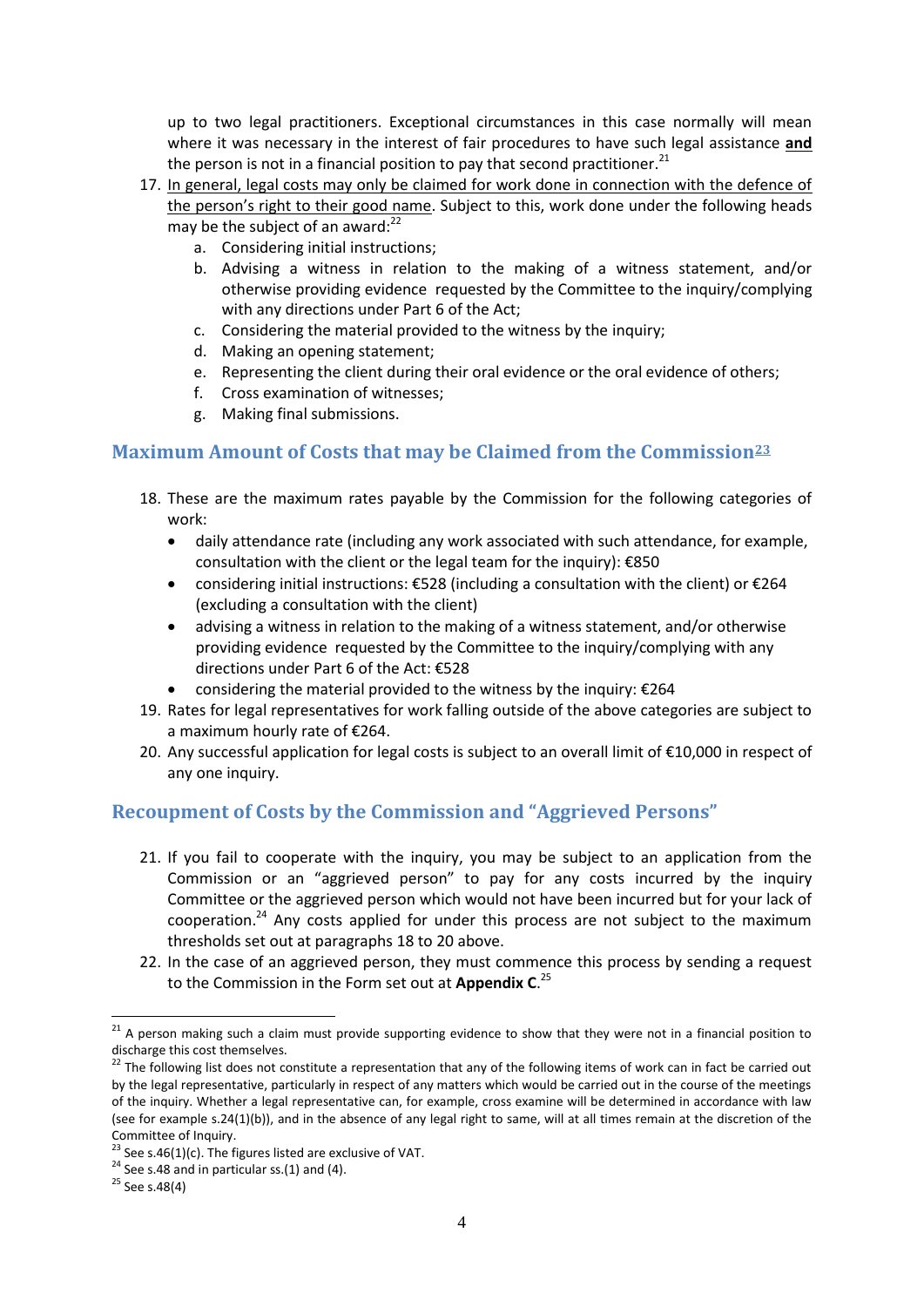- 23. The Commission may give the person a notice in writing of its belief that they have engaged in certain misconduct which has led the Committee of Inquiry or an aggrieved person to incur these additional costs.<sup>26</sup>
- 24. A Court must confirm the belief<sup>27</sup> and the Commission may then send a written request to the person to pay the costs to the Commission<sup>28</sup> or aggrieved person.<sup>29</sup>
- 25. The person may comply with the request within 60 days. If they do not, or if they object to the amount, the matter will go to adjudication.<sup>30</sup> For full details on this procedure please have reference to the Inquiries Act.
- 26. If it is the case that certain amounts claimed by an aggrieved person overlap with amounts previously paid out by the Commission to the aggrieved person, the Commission reserve the right to seek reimbursement of those monies in the event that the aggrieved person successfully recovers same from the person whose acts or omissions were at issue.

#### <span id="page-5-0"></span>**Taking Proceedings to Recoup Costs**

27. In general, $31$  a person cannot take proceedings to recover their costs until 3 months after they have delivered their bill of costs.<sup>32</sup> or if the matter has gone to adjudication, until the costs are certified.<sup>33</sup>

#### <span id="page-5-1"></span>**Bill of Costs**

- 28. If it is necessary to prepare a signed bill of costs, this should be prepared in accordance with these Guidelines.<sup>34</sup> A bill of costs is simply a detailed statement of legal costs. It will generally be provided to a client by his legal practitioner.
- 29. The bill of costs should contain:
	- a. a summary of the legal services provided;
	- b. the total amount of any monies recovered; and,
	- c. details of all the charges incurred and the nature of same.
- 30. A bill of costs comprises of pages that are split into seven separate columns. The columns will contain information as follows:
	- **Column 1** dates
	- **Column 2** the number of the items of cost. Each item should be given an individual number
	- **Column 3** the particulars of the services charged for
	- **Column 4** the amount in respect of disbursements i.e. the payments made by the solicitor on behalf of the client
	- **Column 5** deductions for the amounts claimed in respect of disbursements if it is considered by the Parliamentary Costs adjudicator that the amounts claimed are higher than that which could be considered fair and reasonable.
	- **Column 6** the amounts claimed in respect of professional charges

<sup>1</sup>  $26$  See s.48(1) and (4). In the case of an aggrieved person, it will also send a notice to the aggrieved person within 45days outlining the steps it plans to take (s.48(8)(a)) and if it send a notice to the person who caused additional costs to be incurred, it must send a copy to the aggrieved person (s.48(8)(b)).

 $27$  See s.48(1) and (4) and s.96

 $28$  See s.48(2). The request will be accompanied by the "relevant documents" (see s.48(10)).

 $29$  See s.48(5). The Commission will send a copy of the request to the aggrieved person (s.48(8)(b)). The request will be accompanied by the "relevant documents" (see s.48(10)). Please see s.48(9) for details of the kinds of requests that the Commission may make in terms of costs.

 $30$  See s.48(3) and (6).

 $31$  This is subject to the right in s.97 to take proceedings at an earlier stage.

 $32$  See s.50(a)

 $33$  See s.50(b) and s.52 for details of the certification procedure.

 $34$  This may arise under e.g. s.48(5). "Relevant documents" includes a bill of costs (See s.48(10)).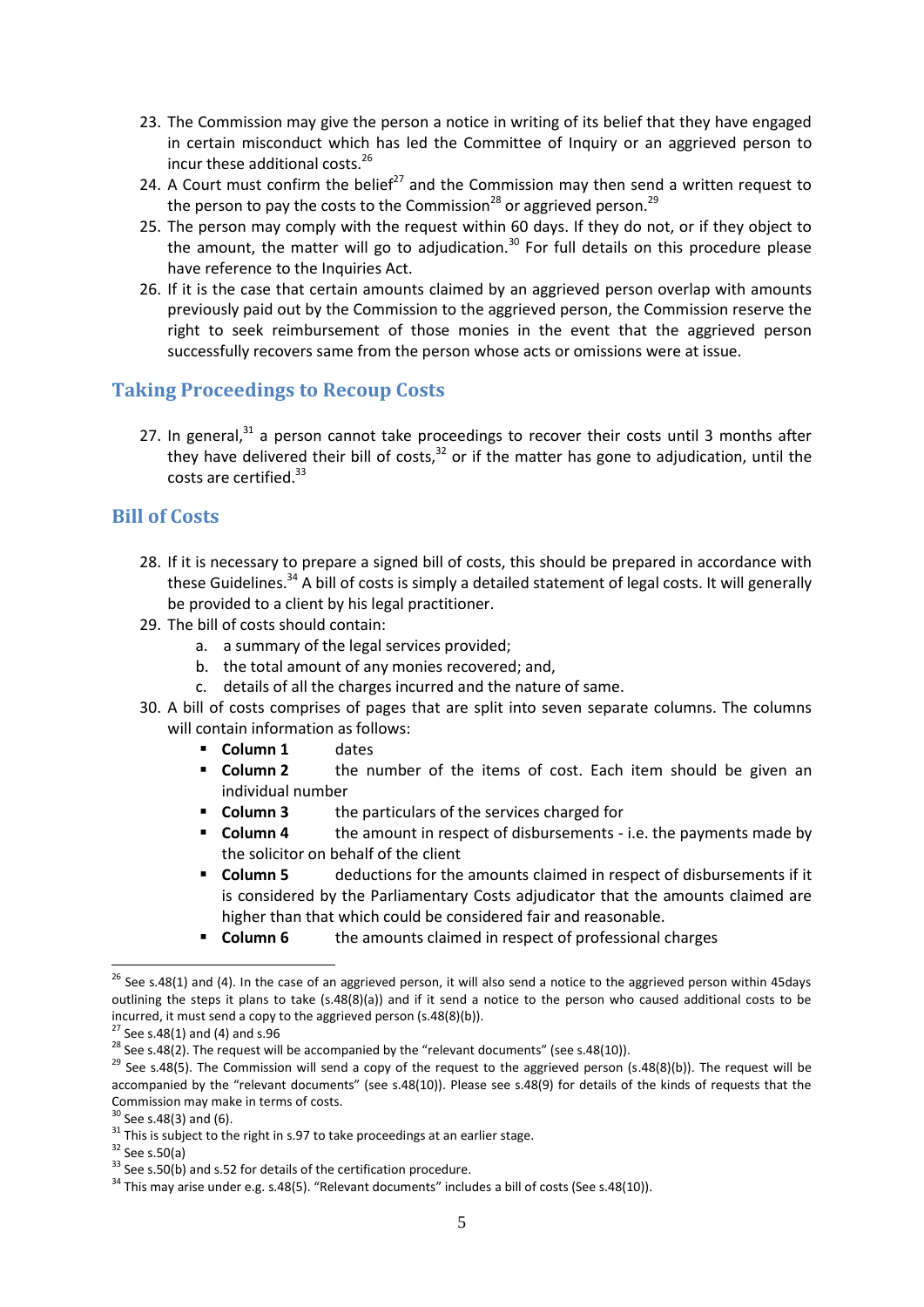**Column 7** deductions that the Parliamentary Costs Adjudicator has made, if any.

## <span id="page-6-0"></span>**The Parliamentary Costs Adjudicator**

- 31. In certain circumstances<sup>35</sup> the bill of costs will be adjudicated on by the parliamentary legal costs adjudicator $36$  ("the adjudicator"). These circumstances include where agreement as to the amount of costs has not been reached between the party to whom legal costs is due and the party charged with payment of such costs following the delivery of a signed bill of costs.
- 32. The party claiming costs must justify why they were incurred and why those costs should be allowed. The adjudicator must be satisfied that any costs claimed were proper and reasonable in all the circumstances.
- 33. When a bill of costs is adjudicated on, the bill will show whether particular items have been allowed in part or in full and the amount of any deduction will appear in Column 7 of the bill.
- 34. In respect of deductions the amount deducted is placed in the Column 5 next to the item to which it refers and the amount allowed is computed by subtracting the amount deducted from the amount claimed.
- 35. Providing false or misleading evidence or documents in an adjudication may constitute a criminal offence.<sup>37</sup>
- 36. For further detail on the process involved in the adjudication of a bill of costs please have reference to the Act.<sup>38</sup>
- 37. Please note that there is no fee for having the bill of costs adjudged by the parliamentary legal costs adjudicator.

 $35$  These circumstances are outlined in the Act. See e.g. s.51(1).

<sup>36</sup> See s.2 and s.42 of the Act which defines a parliamentary legal costs adjudicator as *"a legal costs accountant appointed under section 44(2) to carry out an adjudication referred to in section 51(1), 57(3) or 58(3)".*  $37$  See s.64

 $38$  In particular, please have reference to s.51 which sets out the procedure for adjudication.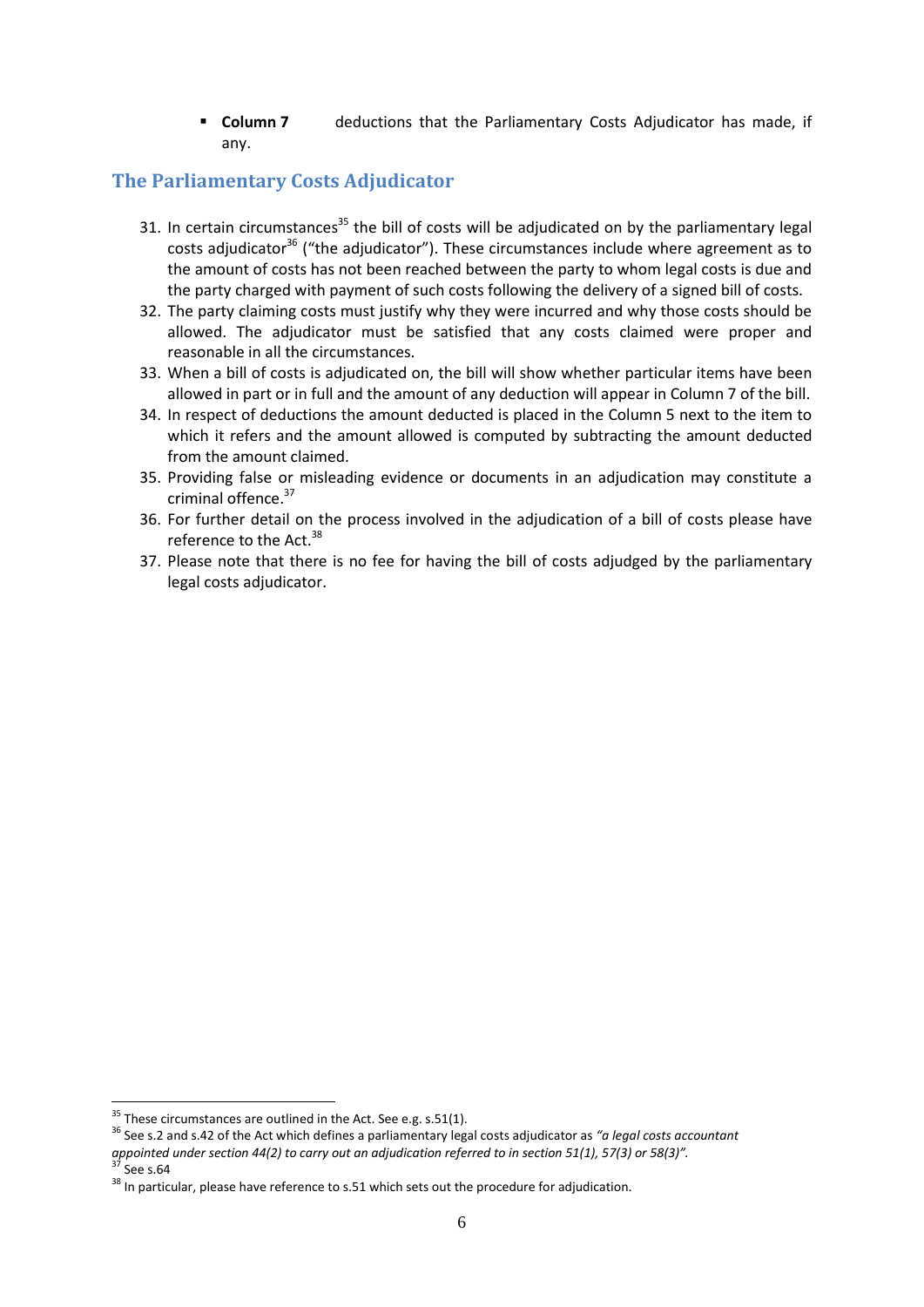# **APPENDIX A: CLAIM FORM FOR LEGAL COSTS**

<span id="page-7-0"></span>

| Name:                      |  |  |  |
|----------------------------|--|--|--|
| Address:                   |  |  |  |
|                            |  |  |  |
| Occupation <sup>39</sup> : |  |  |  |

Please attach a submission to this form which covers the following matters and enclose supporting documentation where relevant:

- 1. Please confirm whether you are a witness to an inquiry whose good name is or may be directly impugned. If you have received a determination from the Committee of Inquiry that you are a person whose good name is or may be directly impugned,<sup>40</sup> please give details of that determination. If you have not received such a determination, please provide details of why you fall into this category.
- 2. Please include any factors which you believe warrant a decision by the Commission to exercise its discretion in favour of awarding costs. Please address whether, in your view, the circumstances in s.48(1) or (4) of the Inquiries Act arise.
- 3. Please include a signed bill of costs, or, if legal costs have not been incurred at the time of the application, please include a detailed fee estimate from your legal practitioner.

This application will not, in the absence of exceptional circumstances, be decided upon by the Oireachtas Commission until after whichever of the following first occurs:

- a. The final report of the Committee has been finalised; or,
- b. The termination of the inquiry. $41$

If you believe that there are exceptional circumstances which warrant an earlier decision, please include details of same in the submission.

As set out in the Guidelines, payment will only be made once an agreement has been reached between the person and the Commission on the amount of costs.<sup>42</sup> Negotiations may take place between the person and the Commission for up to 40 days (or such longer period as agreed between the parties).<sup>43</sup> If agreement is not reached within this period, the Commission shall act as it an application had been made to it to send the matter to adjudication.<sup>44</sup>

By submitting a claim for legal costs you acknowledge and accept that the details of amounts paid may be published by the Commission and may be releasable under the Freedom of Information Acts. If you believe that there are exceptional circumstances why details of legal costs awarded to you should not be published, please set same out in your application.

**I hereby declare that the particulars contained in this form, the enclosed submission and supporting documentation are in all respects true and correct to the best of my knowledge and belief and that the legal costs claimed therein are in strict accordance with the Houses of the** 

<sup>&</sup>lt;sup>39</sup> If unemployed, insert "none" here

 $40$  See s.47(4)(a)

<sup>41</sup> See s.47(2)

<sup>&</sup>lt;sup>42</sup> See further s.49 of the Act and in particular, s.49(1).

<sup>&</sup>lt;sup>43</sup> This 40 day period commences running once the final report is finalised or the inquiry has terminated and the signed bill of costs has been provided to the Commission. The Commission may seek the assistance of the State Claims Agency within this period (s.49(2)).

 $44$  In other words, it will deem an application to have been made to it. See s.51(1)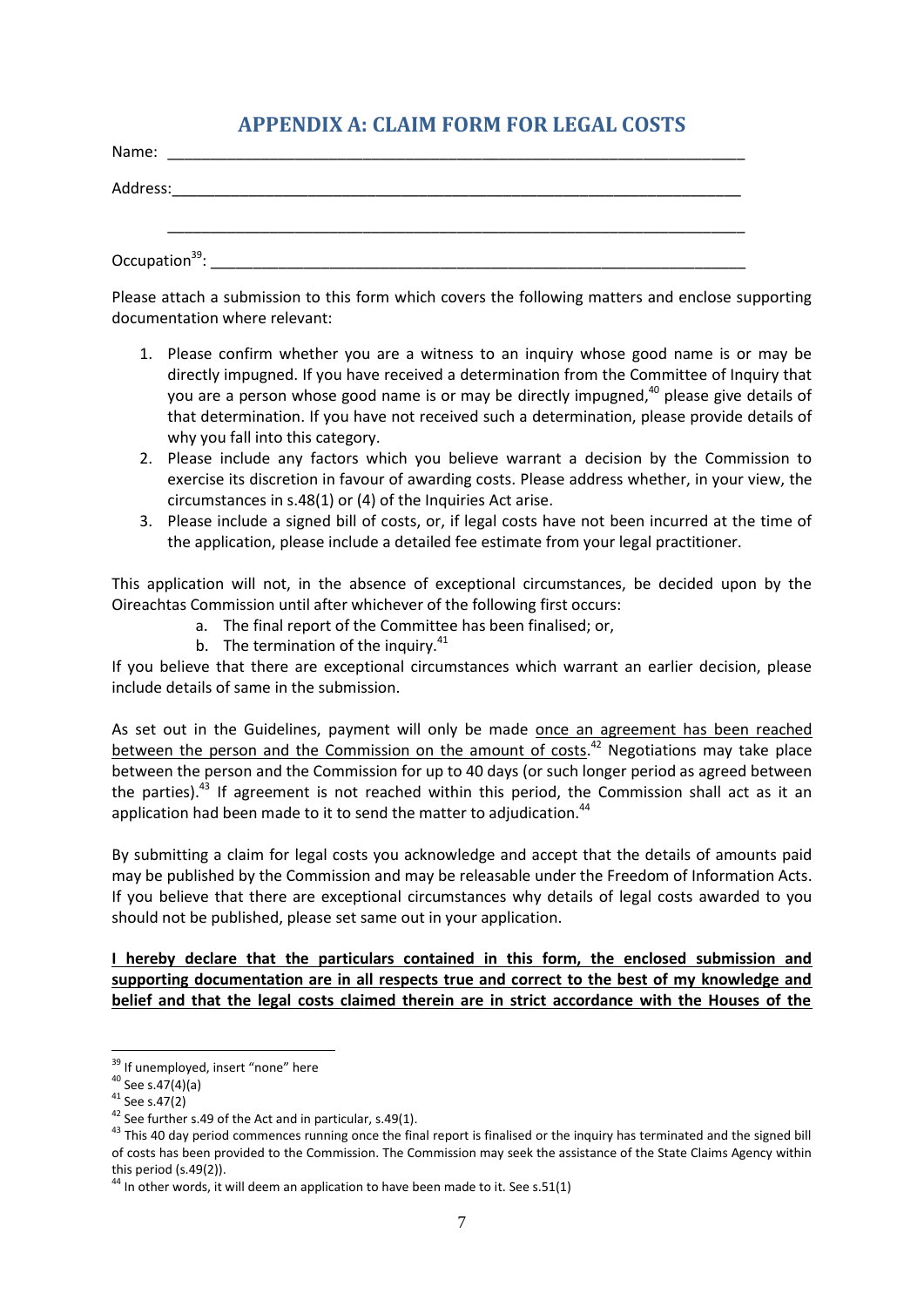**Oireachtas (Inquiries, Privileges and Procedures) Act 2013, the Legal Costs Guidelines and with any other relevant guidelines or legal provision.** 

**Signed: \_\_\_\_\_\_\_\_\_\_\_\_\_\_\_\_\_\_\_\_\_\_\_\_\_\_\_ Date: \_\_\_\_\_\_\_\_\_\_\_\_\_\_\_\_\_\_\_\_\_\_\_\_\_\_**

**Completed forms should be addressed as follows: Legal Costs Claim, Claims Management Section, Leinster House**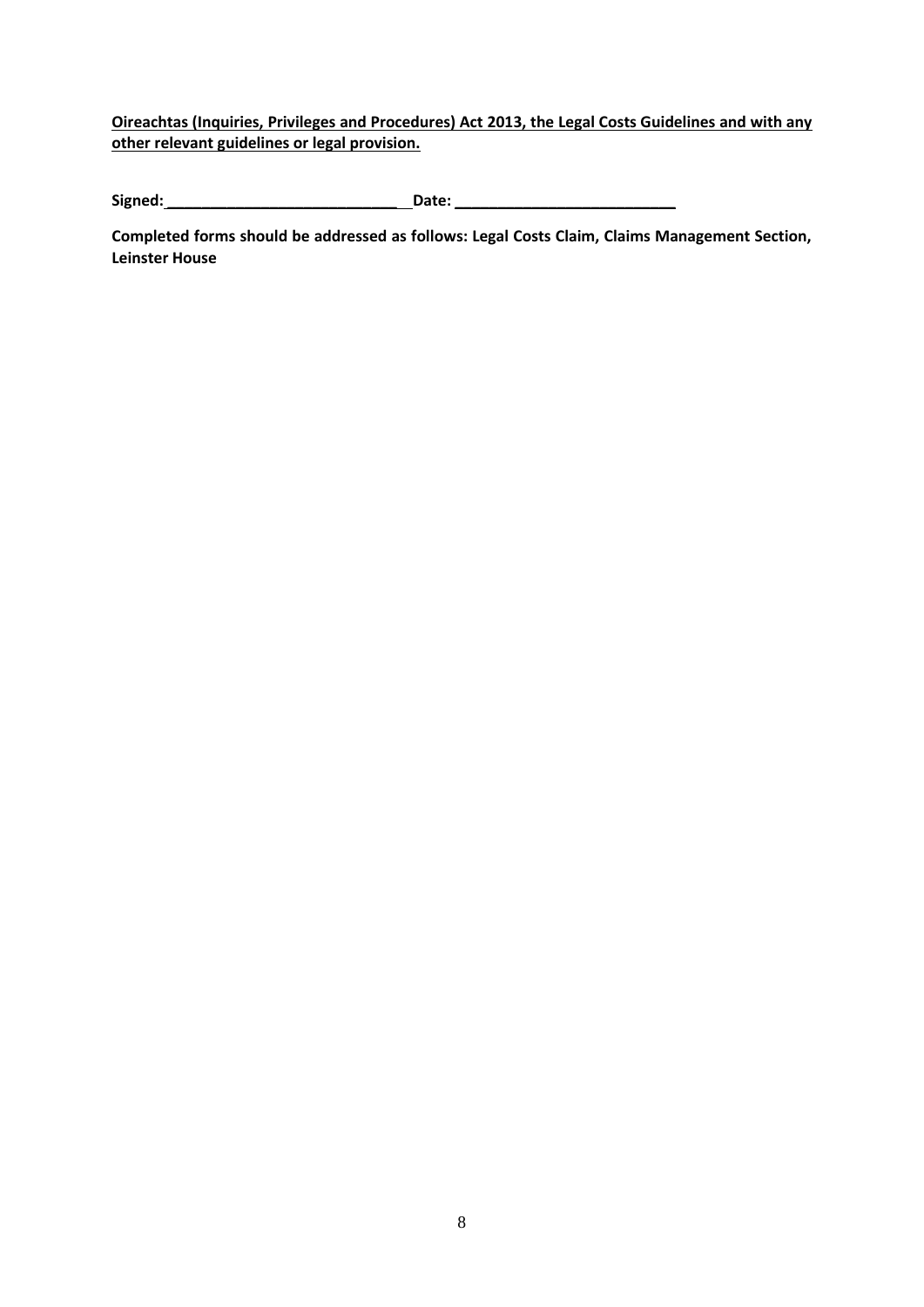# <span id="page-9-0"></span>**APPENDIX B: FORM TO SEND ISSUE OF COSTS TO ADJUDICATION**

| Name:                                                                                            |  |
|--------------------------------------------------------------------------------------------------|--|
| Address:                                                                                         |  |
| Please indicate whether you are: 45                                                              |  |
| A person to whom legal costs are due                                                             |  |
| A person who has been charged with, but who objects to, legal costs as stated in a bill of costs |  |

**Important: You may only make an application for an adjudication of legal costs if you have sent a signed bill of costs to the party to be charged with the costs or you have received a bill of costs<sup>46</sup> .**  Please include a certified true copy of the signed bill of costs<sup>47</sup> and any other relevant information in this application.

Please note that details of applications for adjudication may be releasable under the Freedom of Information Acts.

**I hereby declare that the particulars contained in this form, the enclosed bill of costs and any supporting documentation are in all respects true and correct to the best of my knowledge and belief and that the legal costs claimed therein are in strict accordance with the Houses of the Oireachtas (Inquiries, Privileges and Procedures) Act 2013, the Legal Costs Guidelines and with any other relevant guidelines or legal provision.** 

**Signed: \_\_\_\_\_\_\_\_\_\_\_\_\_\_\_\_\_\_\_\_\_\_\_\_\_\_\_ Date: \_\_\_\_\_\_\_\_\_\_\_\_\_\_\_\_\_\_\_\_\_\_\_\_\_\_**

**Completed forms should be addressed as follows: Legal Costs Claim, Claims Management Section, Leinster House**

1

 $45$  See s.51(1) of the Inquiries Act.

<sup>46</sup> See s.51(2) of the Inquiries Act.

<sup>47</sup> See s.51(3)